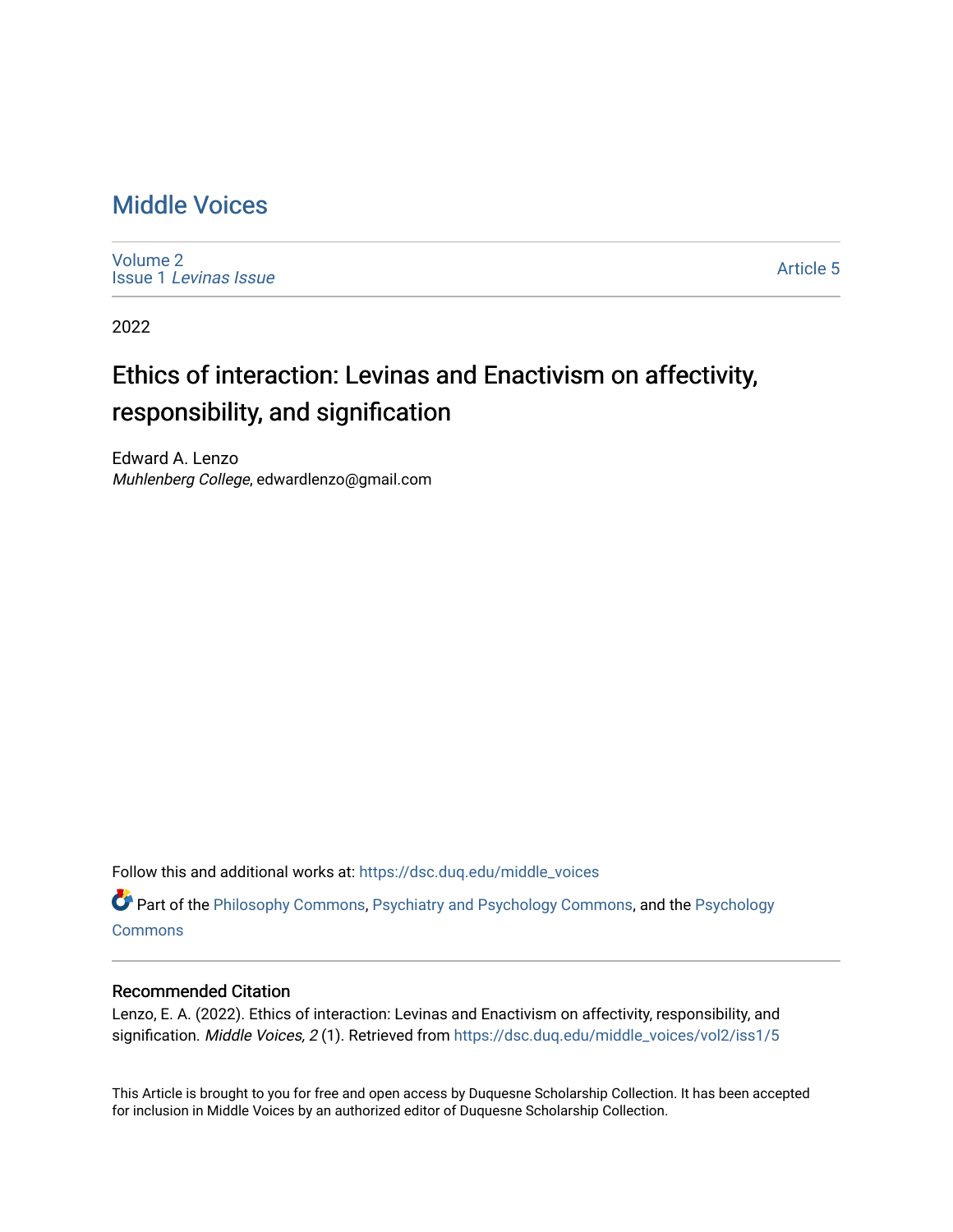## Ethics of interaction: Levinas and Enactivism on affectivity, responsibility, and signification

### Cover Page Footnote

I thank Drs. Claire LeBeau and Eric Severson for their helpful comments and suggestions. I also thank Pavan Brar, editor of Middle Voices, for his help during the editorial process.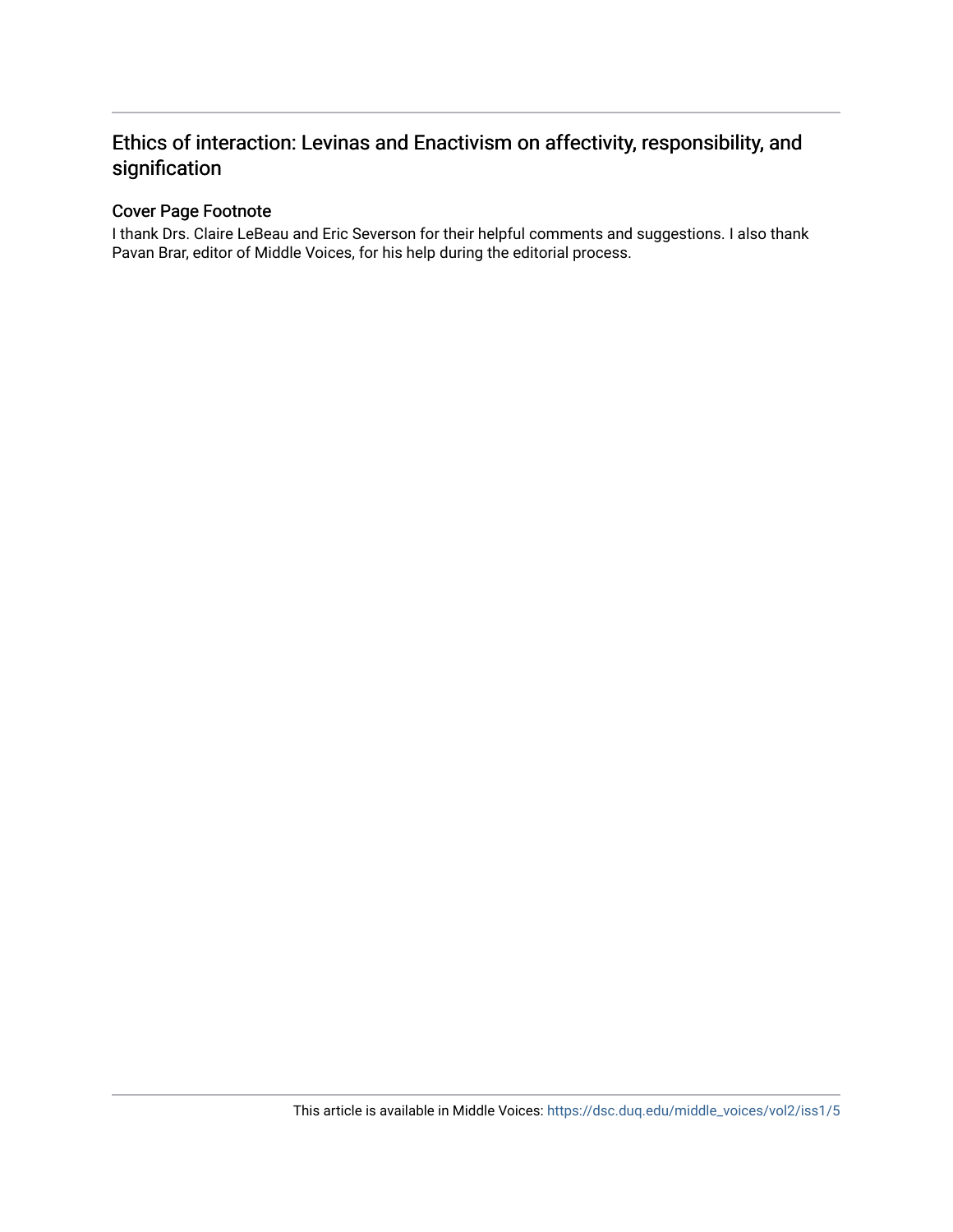In recent years, there have been a number of attempts to connect enactivism with the work of Emmanuel Levinas. This essay is such an attempt. Its major theme is the relationship between affectivity and ethics. My touchstones in enactivist thought are Giovanna Colombetti and Steve Torrances' "Emotion and Ethics: an (inter-)enactive account" (2009) and the influential concept of participatory sense-making developed by Hanne De Jaegher and Ezequiel Di Paolo (2007). With respect to Levinas, I deploy major insights from Totality and Infinity and Otherwise than Being. I first show that enactivist thought (thus represented) and Levinas roughly agree on three points: the fundamentality of human affectivity; the ethical significance of affective response to the other; the interpersonal nature of sense-making. I then consider some difficulties with Colombetti and Torrance's conception of interaction-responsibility, which is based on De Jaegher and Di Paolo's formulation of interaction-autonomy, and use Levinas to draw attention to the role of passivity and asymmetry in interaction in a way so far overlooked by enactivist thinkers. Working through a problem case yields insights for both perspectives. I argue, first, that ethics does not arise from interaction but instead should be considered foundational for interaction as such. Second, we must distinguish between a participant and observer perspective on interaction in a way not yet carried out by enactivist thinkers. Third, the method of enactivist research exemplified by Colombetti and Torrance can help make phenomenologically manifest important insights into Levinas' difficult concept of "the third".

KEYWORDS: ethics, interaction, Levinas, enactivism, affectivity, emotion, phenomenology

# Ethics of Interaction: Levinas and Enactivism on Affectivity, Responsibility, and Signification

Edward A. Lenzo Department of Philosophy, Muhlenberg College

In recent years, there have been a number of attempts to connect enactivism with the thought of Emmanuel Levinas (Dierckxsens, 2020; Gallagher, 2014; Métais & Villalobos, 2020). This essay is such an attempt. The topic of this essay is the relationship between affectivity (emotion in particular) and ethics in both Levinas and enactivism. I begin by explicating some major points developed by Giovanna Colombetti and Steve Torrance (2009) in "Emotion and ethics: An inter-(en) active approach," which involves touching on the concept of participatory sense-making developed by Hanne De Jaegher and Ezequiel Di Paolo (2007). I show that Levinas is roughly consistent with these accounts on three points: he holds a version of the primordial affectivity thesis, according to

which our fundamental relationship to the world and to others is essentially affective; he takes ethical significance to be a matter of affective response to the other; and he maintains that we make *sense* of the world together. I then consider some difficulties regarding Colombetti and Torrance's conception of interaction-responsibility, based on De Jaegher and Di Paolo's formulation of interaction-autonomy, and draw attention to the role of passivity and asymmetry in interaction. I conclude that (1) ethics does not arise from interaction but, rather, should be considered foundational for interaction as such, (2) we must distinguish between a participant and observer perspective on interaction in a way overlooked by enactivist approaches, and (3) the very method of enactivist research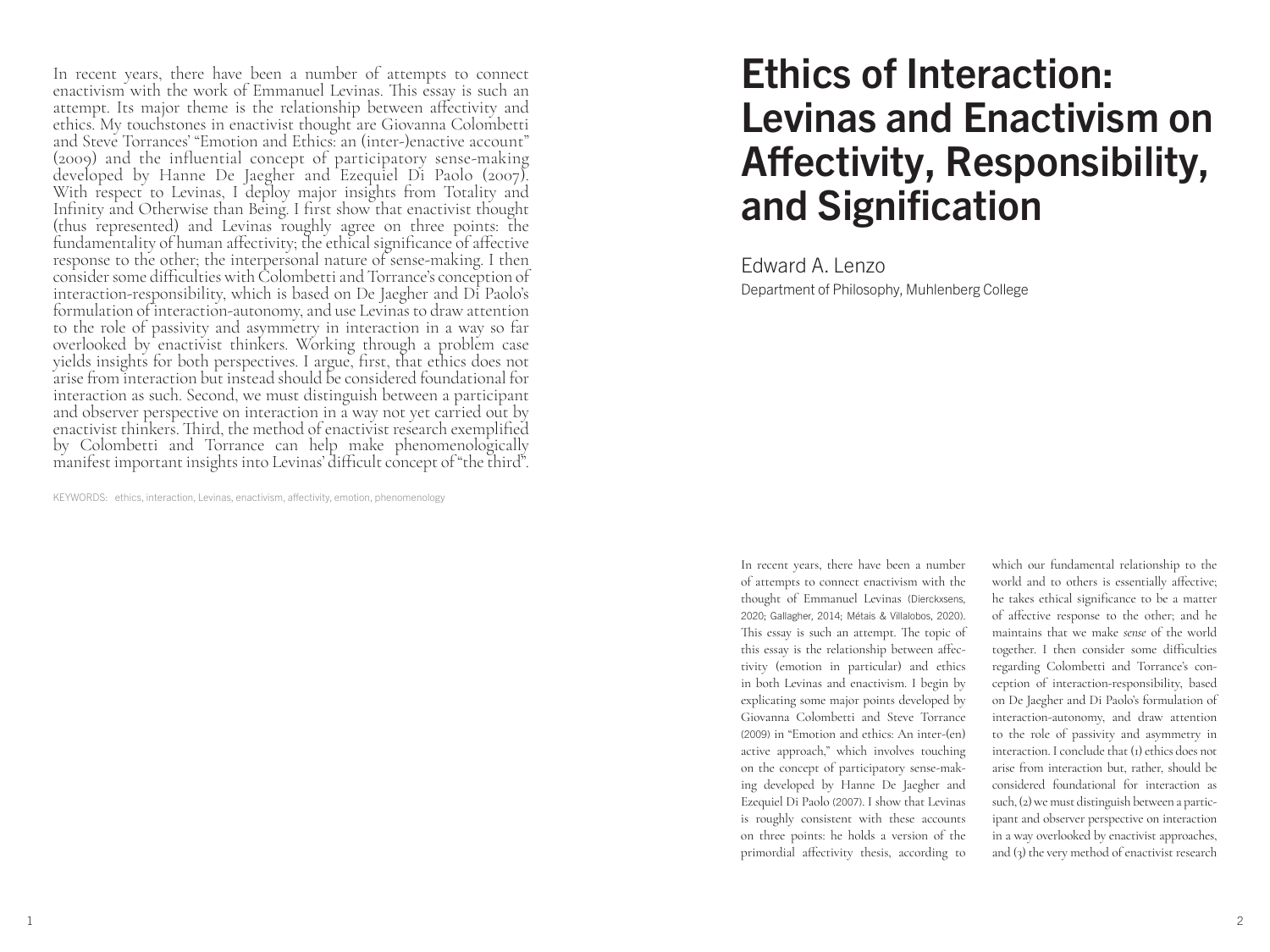exemplified by Colombetti and Torrance can help make phenomenologically manifest important insights into Levinas' difficult concept of "the third".

#### Enactivist Ethics

Giovanna Colombetti and Steve Torrance (2009) draw a close connection between affec tivity or, more specifically, emotions, and ethics. Their aim is to indicate and argue for a kind of responsibility, produced in and *by* interaction, that is in excess of the actions and intentions of individual subjects. Call this kind of responsibility – indexed to an inter action and irreducible to individual, personal responsibility – "interaction-responsibility."

#### Emotion and Ethics

According to Colombetti and Torrance, emo tions are inherently ethical, since emotions (and affectivity in general) are value-laden. For enactivists, organisms make sense of the world, i.e., *enact a meaningful* world, in terms of what *matters* to them. The traditional, representational idea of cognition is replaced by the enactivist idea of sense-making, which always refers both to environmental features and the organism's own actions, both pos sible and actual, within that environment. Emotion is just one (perhaps complex) form of affectivity, but the more general point is that affectivity is both central to sense-making (this claim is known as the primordial affectivity thesis (Colombetti, 2017)) and value-laden: the way that the world affects the organism *matters* to that organism. The bacterium, for example, makes sense of a sugar gradiant insofar as the sugar is relevant to the organism *as food*; that is, the sugar is *meaningful* to the organism because it affects

the organism in a way that matters. The way that the world affects the organism (and vice-versa) is value-laden: features of the environment attract and repel living beings. In the bacterium example, sugar has a value as food. Insofar as affectivity is a matter of value, then, affectivity is relevant to ethics.

The claim is not that bacteria have emotion in the same way as do humans. Rather, emotions are typically seen as a com plex form of affectivity that is likely neither shared by all living beings nor exclusive to humanity. However, the point remains that, as a form of affectivity, emotions are in part a matter of what *matters* to us. Something utterly irrelevant fails to impact us at an emotional level. We fear what is dangerous, revel in good-fortune, and simply dismiss the irrelevant. We can consider emotions as a way of making sense of the world in terms of what matters to us. Thus, emotions can be considered as *disclosing* what matters.

Accordingly, Colombetti and Torrance thus take emotions to be inherently ethical in character: they reveal what matters to one and thus are relevant to what one *should do*. Relatedly, what one is *responsible for* depends on what matters, and thus emotions can help us to better understand responsibility.

#### Participatory Sense-Making

The world appears to us as always-already mattering, always-already colored by what matters: not as a neutral environment to be represented, but as meaningful. We are not only affected by *impersonal* nature, but also by *others*, e.g., other human beings 1 . We act alongside, with, for, and even through others. We are affected by others in terms of what

matters to us, but also in terms of what mat ters to the other. When we interact with an other human being, our sense-making activi ties – in all their cognitive/affective richness, including our complex emotional processes – become intertwined with those of the other. We act and react, build and rebuild, call and respond. Through the dynamic coupling between myself and another person, new meanings, i.e., new ways of understanding the world in ways that *matter to us*, emerge, meanings that would have been inaccessible to me as an individual. The teacher-student relationship, for instance, exemplifies this kind of emergent meaning production, when in the process of education both the student and teacher learn something new. Musical improvisation is another popular example (e.g., Krueger, 2014) of meaning-production in excess of individual action or intent.

This is one way of characterizing what Hanne De Jaegher and Ezequiel Di Paolo (2007) call "participatory sense-making." According to them, an interaction can take on a life of its own, becoming itself autono mous relative to the autonomy of the agents that otherwise constitute its existence. Call this "interaction-autonomy." They write,

> …meaning is generated and transformed in the interplay between the unfolding interaction process and the individuals engaged in it. The notion of sense-making in this realm becomes participatory sense-making. The onus of social under standing thus moves away from strictly the individual only. (p. 485)

Put simply, we make sense of the world *together*; we make sense of ourselves and of others *together*. With respect to emotions or affectivity, which are modes of sense-making, it is readily apparent that our emotional lives are deeply shaped by and within interaction with others. We get swept away by good con versation; we work each other up; seeing you

smile makes me smile; misery loves company, and so on.

If emotions are inherently ethical and relevant to what we *should do*, what we are *responsible for*, and if emotions are in part produced by interaction itself, then the interaction itself, in excess of the individuals engaged in it, has its own ethical significance and its own relationship to responsibility. At least, that is the claim made by Colombetti and Torrance, who argue for the existence of what I have called interaction-responsibility along the following lines: since interaction produces, irreducibly contributes to, or even has its own emotional character or tone (e.g., a heated debate, a lovely meal, a disappointing evening), it follows that responsibility should not be conceived of in exclusively individual terms; rather, it is the case that interaction itself can bear ethical responsibility.

#### Levinas

Before considering Colombetti's and Torrance's notion of interaction-respon sibility, I turn to present some ideas and themes from Emmanuel Levinas' two major philosophical texts, *Totality and Infinity* and *Otherwise Than Being*. I do so in order to draw connections between Levinas and enactivism, but also to illustrate some key differences that I will later argue allow us to deal with some of the difficulties that arise out of interaction-responsibility.

In *Totality and Infinity* (TI), Levinas provides a narrative in which the encounter with the face of the other disrupts an oth erwise self-interested ego who exists in the mode of enjoying the world. This disruption corresponds to responsibility: the other calls the ego's right to exist into question, demands the ego to justify its existence, its freedom, its activity in a world that is no lon ger unquestionably its own. In responding to this demand, the ego's attention is modified

<sup>1</sup> I take it to be obvious that we are also affected in relevantly similar ways by certain non-human living creatures, for instance, house-pets. For our purposes here, however, I focus on human interaction.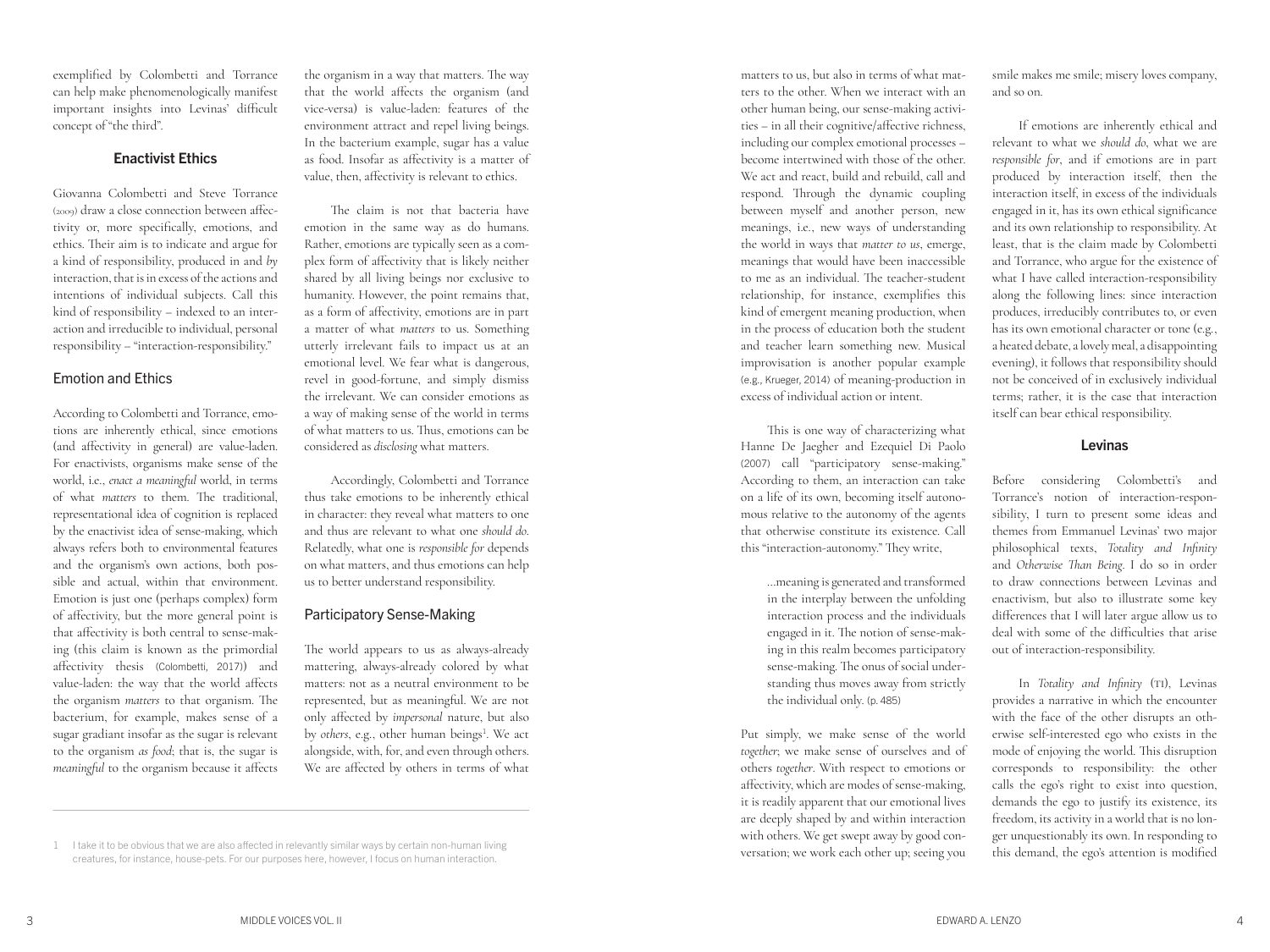and the world becomes thematic – signifi cation is first and foremost a signifying of oneself, an offering of oneself to the other, speech or discourse, welcome and address, and secondarily is a delivery of some content, a formulation of the world or a giving of bread from one's own mouth. The ego wel comes the other, but not empty-handed.

In *Otherwise Than Being* (OB), Levinas places a relationship with the other at the very heart of subjectivity itself: the self does not first exist in a mode of enjoyment which is then disrupted under the weight of respon sibility but, rather, the very subjectivity of the subject *is* responsibility. In both cases the analysis begins with *sensibility*, which in TI is understood as enjoyment. In OB, sensibility refers to vulnerability, exposure, subjection to everything… equated with proximity to a neighbor, responsibility, and substitution of one-for-the-other. Signification is still a central theme in this later work and here the monstration of language in terms of saying – an address to the other that underlies what is said, denuding oneself in proximity, speaking, *me voici* – corresponding to a said – the order of ontology, the delivery of a content or essence – is in full swing.

Though the details of these stages in Levinas' thought differ, I here hope to show that we can, in broad strokes, point to certain features that they share and that, again in very broad strokes, are in agreement with enactivist thought as here considered. Specifically, I demonstrate that Levinas and enactivism overlap regarding primordial affectivity (or *sensibility*), the ethical import of affectivity (*responsibility*), and participa tory sense-making (*signification*). Along the way, I also emphasize two crucial differ ences between Levinas and enactivism: the priority of responsibility in sense-making and the (a)symmetry of the intersubjective relation. The former protects us from the illusion that Levinas is simply an enactivist,

5

and the latter allows us to handle certain problem cases that I will consider regarding interaction-responsibility.

#### Primordial Affectivity – Sensibility

Levinas endorses a version of the primor dial affectivity thesis, i.e., the claim that sense-making is always, in some way, affec tive. In both TI and OB, Levinas is interested in the relationship between self and other, and approaches this relationship through sensibility. Adriaan Peperzak (1993) writes:

While *Totality and Infinity* placed the focus on the other's visage [i.e., face], the analyses of *Otherwise Than Being* concentrate on the Self (*le Soi*), which has from the beginning a special relation to the Other. Both books are concerned with the same relation. In the latter work, however, it is treated within the framework of the question, "Who am I?" (p. 217)

In TI, the relationship with the other is disruptive, while in OB it is constitutive (if we can be allowed such a term) of the subject as such. Both analyses begin with sensibility, and in both cases sensibility is proposed as a fundamental mode of engagement with the world prior to intentionality (in the Husserlian sense) or practical circumspection (as in Heidegger).

In TI, sensibility is analyzed in terms of enjoyment. Enjoyment refers to our affective sensitivity to a world that matters not only to our practical concerns – we eat to live – but also to the fact that we take pleasure (or pain) in the satisfaction (or dissatisfaction) of our needs – we eat to live, but we also live to eat; "we live from good soup" (Levinas, 1969, p. 110). In *The Feeling Body*, Colombetti calls the inherently affective nature of sense-making "primordial affectivity" (2017). While her notion draws on Spinoza's *conatus* and has

obvious resonances with Heideggerian ideas such as circumspection, mood [*Stimmung*], and the translation resistant *Befindlichkeit*, it can nonetheless be seen as broadly com patible with the TI account of enjoyment. What must be made clear is that enjoyment is not merely a matter of practical concern. It is a point in Levinas' favor that enjoyment, rather than intentionality, conatus, or cir cumspection, can make better sense of the phenomenologically manifest truth that we sometimes *enjoy* (and sometimes especially) that which we do not understand and even that which is counter to survival. In this way, sense-making is inherently affective in TI since our primary relation to the world is one of enjoyment, but the reverse is not true: we sometimes enjoy *non-sense*; to be affected is not, first and foremost, to be affected by or provided with a *sense* .

In OB, Levinas provides a different account of sensibility. The method of this work makes the entire idea of "account" problematic, however. Levinas takes TI to be too steeped in ontological language and OB attempts to counter this orientation through emphatic hyperbole and equivocation. Peperzak (1993) writes that, in OB, "signifi cation is analyzed as *proximity*, proximity as *responsibility* for the Other, responsibility as *substitution*" and that "Most of the time, how ever, the various 'moments' are placed next to one another, seemingly without allowing a definite order among them" (p. 220).

Proximity – and thus responsibility and substitution – can only be understood in relation to sensibility. Sensibility is no longer understood as enjoyment but, instead, as *exposure*, *vulnerability*, *subjection to everything* (Levinas, 1981, p. 14). Taking pleasure and pain in one's life already occurs at the level of experience, but in OB Levinas thematizes a sensibility irreducible to experience (ibid., 54). Sensibility is conceived as a hyperbolic passivity, more passive than a faculty of

receptivity that would transform its rela tionship with a world into an intuition or representation. This passivity is akin to ageing, which cannot be understood as either a power of or faculty belonging to a subject. Rather, a sensible being is exposed to ageing, vulnerable, precarious and passive, subjected to time in a way that resists an ontological or phenomenological analysis of time as a structure of subjectivity. Ageing is not the experience of ageing, but a subjection to some thing other than experience. Sensibility thus refers to a radical affectivity, a being affected by a world in a way that certainly matters, but not in a way that can be understood pri marily as meaning and sense.

Sensibility in OB, then, refers to a rad ically passive affectivity – a being-affected by the other which cannot be reduced to the self, and, in the framework of OB mentioned above, this condition of exposure is prior to the constitution of the self as power or force within existence. That is, this affec tivity is primordial, though it does not refer first and foremost to sense and cognition but to subjection. Furthermore, "as a sensibly affected body," Peperzak writes, "one stands in an immediate contact with one's neighbor" (p. 223). That is, it is as a sensible being that I am approached by a neighbor, or that I welcome the other. The other is "nearby" or proximate insofar as I am unavoidably exposed to her in sensibility. It is for this rea son that sensibility is also a position of being hostage to the other: prior to any initiative of my own, I am exposed.

In both works, then, Levinas can be understood as defending something like the thesis of primordial affectivity: the fundamental relation a being (in this case, a human being) has to the world is one of being affected, either by the pleasure and pain one takes in the satisfaction of one's own needs or in one's very exposure to that which is irreducible to oneself.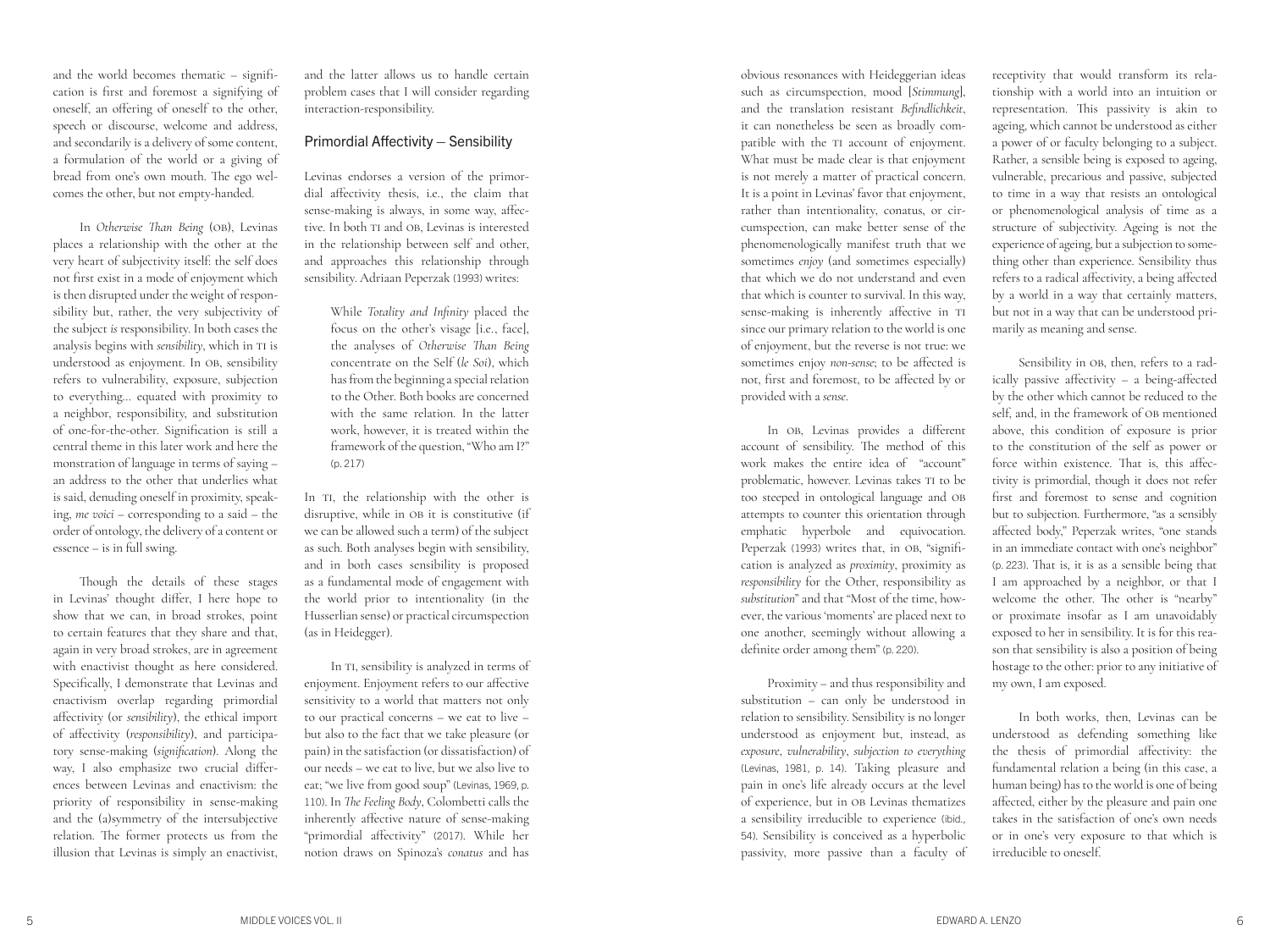#### Ethical Significance – Responsibility

Furthermore, the way that we are affected by others at the level of sensibility is of cen tral ethical importance for Levinas, though differing accounts of sensibility result in different analyses here. In TI, the story is a quite straightforward one. The ego enjoys the world as for-itself until this naïve existence is interrupted by the face of the other. In expressing herself, the other calls my right to be into question. That is, the face of the other diverts my attention from my enjoyment of the world – disrupts my contentment – and commands me to justify my activity, free dom, and existence. What I should do, what I am responsible for, is no longer merely a matter of my own values, interests, and actions, but also a matter of the other to whom I am exposed. For Levinas, responsi bility is not something I volunteer myself for; rather, responsibility refers to the fact that, in the face of an other who affects me by expressing herself, a response is unavoidable. I might respond verbally, by negotiating with the other in order to balance her needs and my own, or by "giving the bread from my own mouth (Levinas, 1981, p. 55). I might even choose to ignore the other entirely, but in any case response is unavoidable: to not respond is itself a response.

In OB, sensibility is exposure or subjec tion to everything. In a developmental sense, I do not create myself but am rather brought into existence through the other – first the maternal other who carries me within her self, and then the others who continue to nourish me and introduce me to an entire world. From this perspective, my existence is not to be understood first as a locus of activity or even as a self-preserving conatus, but first as exposure to the world and second as a response to the other to whom I am exposed. That is, my very existence consists in response. Furthermore, uniquely human proximity is not the proximity of spatial

relations or perception but the proximity accomplished by language or expression: the other is she who speaks to me, calling me to respond. It is as one who is held accountable, one who is response-able, that I am individ uated as me, and this individuation is the work of the other rather than a product of my own initiative: I am elected without my consent. In this sense, the very subjectivity of the subject is responsibility, as any subse quent activity on my part occurs only on the basis of this prior summons or approach. In TI, the encounter with the other is a usurpa tion – a decentering of a pre-existing ego that enjoys its world – but in OB my relation to the other is characterized as an inspiration (Levinas, 1981, p. 140) – a breathing in of the other as the air that sustains me, a suffusion of my existence by the other in proximity, the other-in-the-same or the same (or self) itself constituted as being-for-the-other.

Recall that Levinas equates proximity (which occurs at the level of sensibility) with responsibility: my relationship to the other is established as being called to respond to one who affects me beyond my own activity. Furthermore, responsibility is substitution: to respond is to welcome the other, to open one self, to expose oneself as exposed, to respond for the other. On the model of language, to speak is already to speak for the other, to answer and be answerable. Language – and the self constituted in language – cannot be under stood as for-oneself but only as for-another. Thus responsibility is also a foundation for signification, as a making of signs and delivery of content already presupposes a relationship to the other characterized as responsibility.

Crucially, responsibility is an asymmet ric relation. That is, according to Levinas, I am always infinitely responsible for the other, but not the other way around. My very existence is constituted as accountability and response. I can never absolve myself of respon sibility since responsibility is subjectivity

as such, my subjection to everything that characterizes my very existence as a sensible body. I am responsible even for my own per secution, even for the other's responsibility, as no matter what the other may do to me, I nevertheless exist as he who must respond. At the level of experience (understood as a phenomenology, distinct from the level of sensibility), we can see in intentionality and circumspection alike a necessary relation between that which is given to consciousness and myself – it is always I who must respond to the call of the other. As he states in his interviews with Phillipe Nemo, Ethics and Infinity, whether the other is not also respon sible for me "is his affair" (Levinas, 1985, p. 98): it is my responsibility-for-the-other and not her-responsibility-for-me that characterizes and permeates my existence.

In both TI and OB, the way I am affected by the other is ethically significant or, per haps, is ethical significance itself: my activity takes on an ethical sense only in relation to a prior affective relationship to the other. In TI, affectivity is ethical because the other affects me in such a way as to draw my atten tion away from my own values and towards the other, calling my own right to be (that is, to be-for-oneself) into question. In OB, affectivity is ethical because my very exis tence is characterized by a passive relation to the other, i.e., responsibility. Insofar as I exist, I exist in the position of hostage as one who must respond in some way or other to that which affects it. To again borrow from Peperzak:

> As a sensibly affected body, one stands in an immediate contact with one's neighbor, with whom one is obsessed (AE 126-29/OB 107). As a mother, I bear the other within me, without fusing together (132-35/104-7). I cannot grasp myself in thought; in saying, however, I expose myself. (p. 223)

#### Participatory Sense-Making – **Signification**

Third, Levinas can be seen as advocating some version of the participatory sense-making hypothesis. By affecting us, the other in part constitutes our process of making sense of the world: in TI, they disrupt an individual istic sense-making in terms of hedonic value, and in OB they are at the very foundation of signification as such.

According to Levinas in TI, the expres sion of the other is "the principle" that allows for the mere appearances occurring to my own subjective experience to refer beyond myself (Levinas, 1969, p. 92). In the face of the other, the world is no longer for-me but for-others. Through expression, the other thematizes the world, drawing my attention to things that I may not have otherwise noticed, in ways I may not have otherwise conceived. The expression of the other can even draw attention to what I could not have tended to myself, given my own values and capacities. This is the meaning of learning: the teacher introduces something to the stu dent that he could not have arrived himself, an introduction of something new that he did not already contain. A special case of this is interpersonal creation, in which I do not just come to recognize something new but, rather, something new is itself produced. 2 Furthermore, in response to the other, I must formulate the world: I must come to under stand the world in terms of what is relevant in order to respond to the other.

The same structure is at play in OB, though there it is more fleshed out. Here, the key insight is the distinction in language between saying and what is said. Saying is an approach, an exposure of oneself to the other, denuding oneself, welcoming the other, offering oneself and one's world to the other; it is the one-for-the-other or sig nification as such, not understood as a sign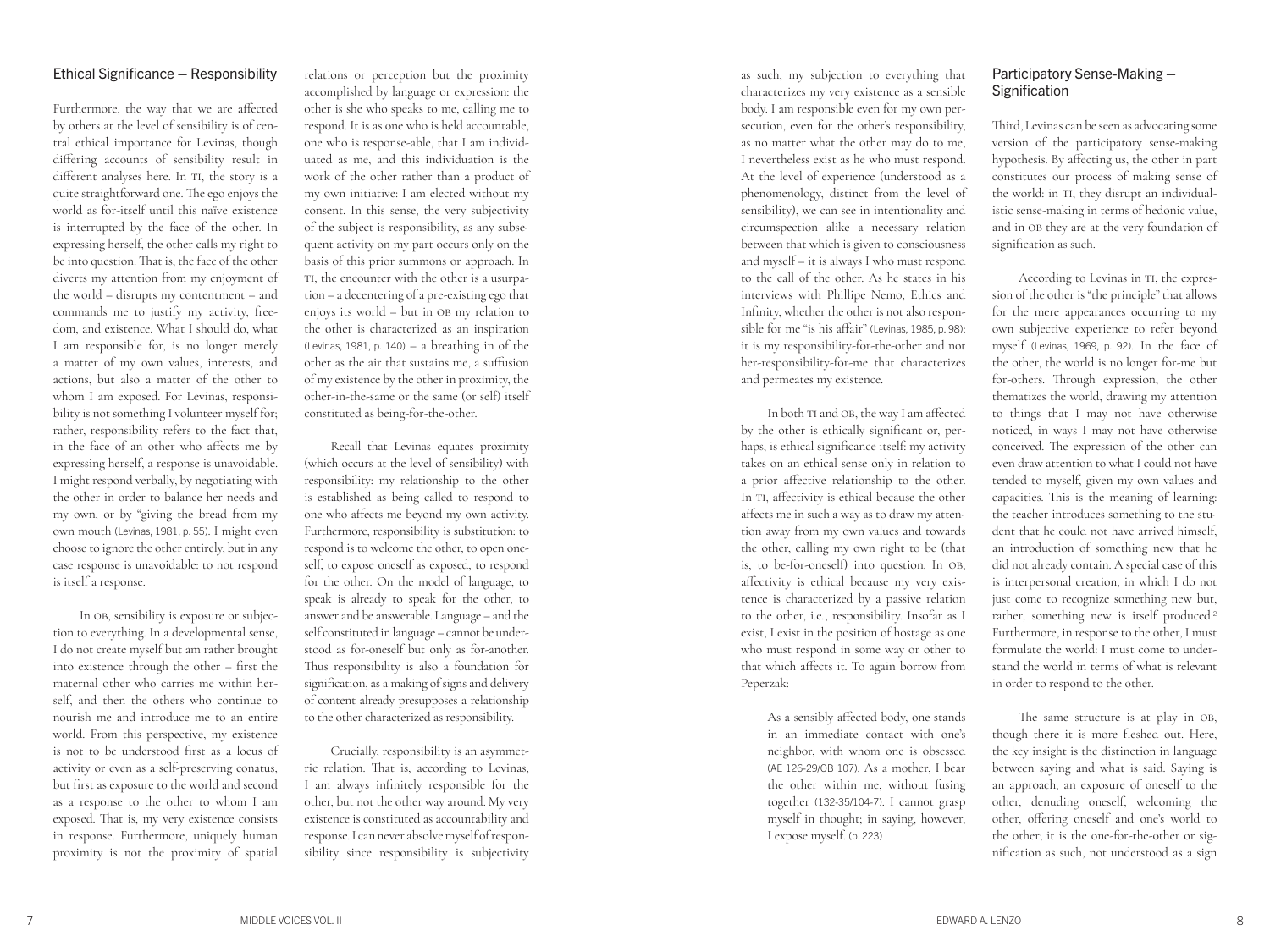by which I identity a content but, rather, as the very making of signs, giving a sign of giving signs (Levinas, 1981, p. 15). Saying always corresponds, however, to something said, the sign actually delivered in the act of delivering oneself to the other. Saying is first and fore most a response to the other, but in saying something is always said, and this something said is directed or affected by the specific way in which the other affects me. It is as a response to the other that I formulate what is said.

Consider an example. Say I am enjoying a bowl of soup. There is a knock at my door and when I answer it I see a child hunched over and rubbing her belly. I must respond to this expression in some way, and response involves formulating a world. I may recog nize that the child is hungry, but not wish to share my food and slam the door in her face. I might recognize she is hungry and formulate my food as food-for-her. I might not recognize the sign of hunger as a sign of hunger and instead think she is sick and offer her medicine (perhaps she will correct me). This is an extremely simple example, but more complex cases can be understood sim ilarly. The other expresses herself to me and, in responding, I must come to understand the world in some way or other. In an exception ally difficult moral conundrum, I may have to reinterpret Kant or formulate a brand new transcendental argument of my own before deciding on a general policy, or unearth some

obscure but relevant factors to be considered by a utilitarian calculation. I may read a cutting-edge article in Nature and have to explicitly reformulate my conception of the world before making my own observations, forming my own hypotheses, testing them and so on.

The point is that we come to under stand the world by being affected by and responding to others. The world is formed in contact with the other, understandable on the basis of discourse. First and foremost, I am affected by the other at the level of sensi bility by which I receive her expression prior to any activity on my part. Saying emerges as a response to such contact, as a giving of one self to the other, as a concretion of responsi bility. Participatory sense-making touches on this response or level of saying insofar as it emphasizes affectivity and the way in which others affect and motivate (or "regulate") me and my behavior. However, they do not draw a distinction between saying and what is said, taking affectivity to be a matter of coordina tion between passivity and activity from the start, and thus already equating response with what is conveyed in it. That is, partic ipatory sense-making provides an account of the collaborative production of what is said, the generation of mutual understanding or common sense. 3 Levinas makes room for this kind of account: we indeed make sense of the world together. What the other has to say to me is relevant to my understanding of the

world and how the other affects me is rele vant to the totality of my affective relations to the world as large: the other can, at any time, shake up any or every part of the world, or the world itself. But what remains primary is the role that passivity prior to activity plays in such productions. What is said or done at the level of activity is always already a response to the other who affects me and, as such, must be understood in an ethical sense irreducible to my own values or established meaning.

#### Enactivist Responsibility

To recap, Levinas is to some extent compat ible with certain features of enactivism and enactivist ethics. Specifically, (1) affectivity is prioritized as not only ubiquitous to human-being but also as a foundation of sense-making; (2) the way in which we are affected by others is ethically significant or, more strongly, is ethical significance as such; (3) we make sense of the world together, as my understanding of the world is oriented by the way the other affects me and my response to that other. But in the last section we also arrived at two important differences between Levinas and enactivism as so-far considered: (1) the intersubjective rela tionship, characterized as responsibility, is asymmetric, insofar as affectivity is radically passive and, accordingly, I can never do away with my responsibility for the other while simultaneously not supposing the other to be responsible for me; (2) response must first be understood in an ethical sense prior to the generation of common meaning or accom plishment of mutual understanding, which implies that abstract considerations resulting from sense-making cannot absolve one of responsibility. These last two points should be kept in mind when considering the enactivist conception of interaction-responsibility, as I will argue that a Levinasian approach can maintain key insights from enactivism while resolving some of its tensions and difficulties.

#### Interaction-Responsibility

Colombetti and Torrance consider two interactions, drawn from studies by Perrin and May (2000), between an elderly woman and a caregiver. The first interaction, in which the caregiver inattentively feeds the elderly woman while silently gazing out a nearby window with her head in her hand, is utterly devoid of interest, genuine engage ment, and, for lack of a better term, care. The second interaction, in which the caregiver initiates and maintains eye-contact (the elderly woman reciprocates), speaks softly, and personally connects with the elderly woman, is one with an overall tone of tender engagement.

Colombetti and Torrance point out that the emotional character of the interaction (i.e., cold detachment or tender warmth) depends not only on each participant considered in isolation, but also on the unfolding interac tion itself. They suggest that their approach requires two shifts, the first of which is

> …to see the ethical content or valuation of a given situation as emerging as much from the interaction of the participants as from the autonomous decision making or original authorship of the participants themselves. This shift implies a very different way in which ethical appraisal is to be applied in such situations from the way appraisal is conventionally applied. It constrains us to defocus (to a greater or lesser extent) from questions of indi vidual responsibility, exculpation, blame and praise, and encourages us to focus on the ethical qualities of the interaction itself. (2009, p. 523)

Colombetti and Torrance leverage interac tion-autonomy and their close association between autonomy and responsibility to argue that the coldness of the first interaction is not solely the caregiver's responsibility. The

<sup>2</sup> As an example, take group musical improvisation. The other with whom I play may draw my attention to certain elements of the music, accenting certain notes or changing the entire character through modulation. In group improvisation, I can play my instrument in ways I never would have on my own. I may also come to realize certain musical connections that had previously gone unnoticed, or form entirely new musical ideas in the way that a good conversation is thought provoking. And insofar as I, the other, or the very interaction between us results in something new, something new is brought to my awareness of the world, and this something new can impact my previous understanding. She resolves the song in an unanticipated way that utterly reshapes the significance of the entire piece.

<sup>3</sup> This is why De Jaegher and Di Paolo insist that individual autonomy is necessary for sociality, as considered below.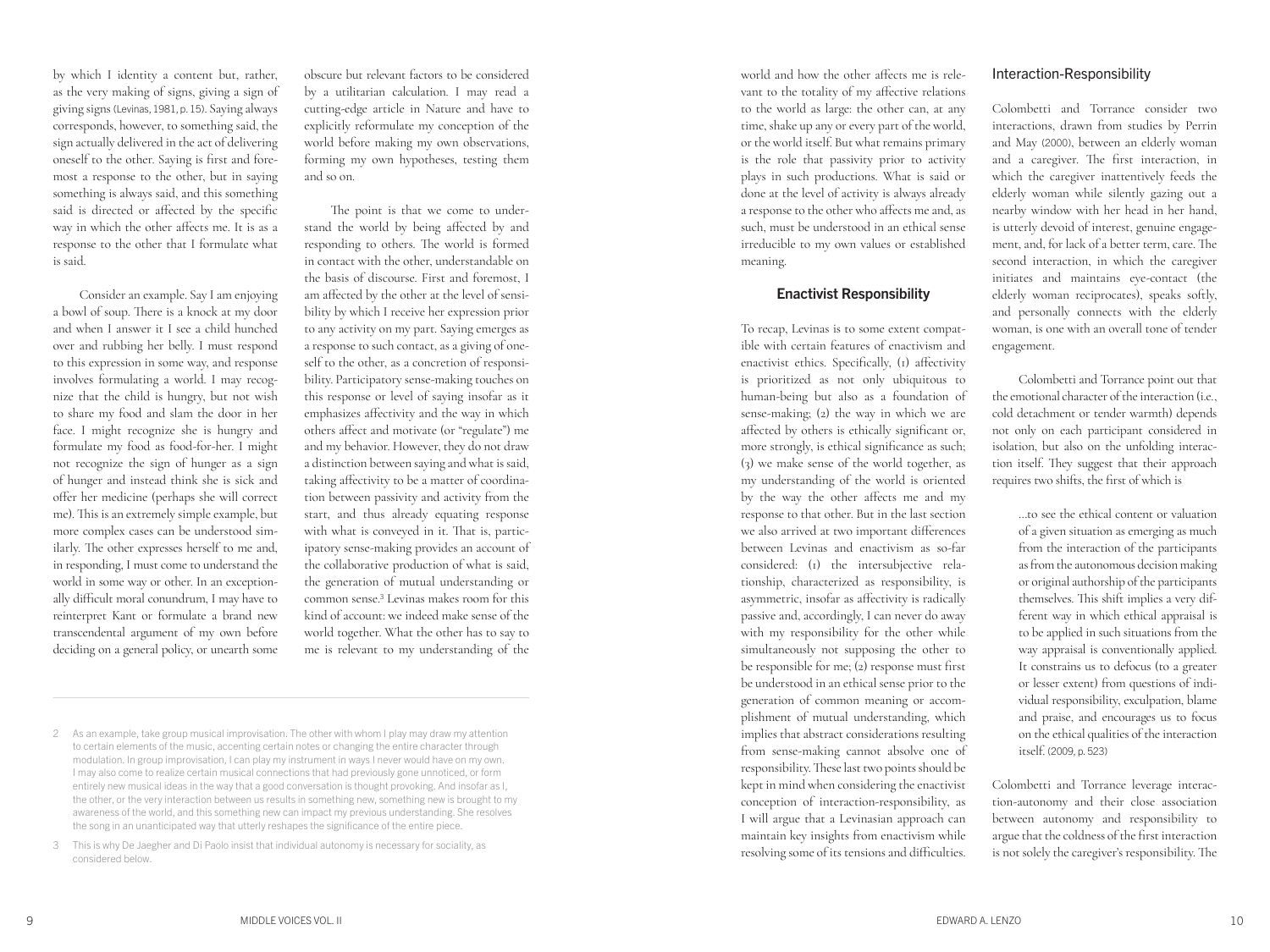coldness of the interaction is a relational fact, and as such the interaction itself is partly eth ically responsible. Put another way, respon sibility is somewhere between the caregiver and elderly woman. Indeed, to praise the sec ond caregiver and blame the first represents a "superficial ethical analysis" (p. 522), whereas a sophisticated analysis would focus instead on interaction.

#### Some Concerns

The shift to interaction-autonomy conceived of as irreducible to the autonomy of the agents engaged in the interaction is feasible, but the additional step to redistributing responsibility away from those agents to the interaction itself is ethically untenable. First, a backwards-facing, guilt formulation of responsibility seems to be implied in the quick transition from causing or bringing about emotions, i.e., from causal responsibil ity for emotions, to ethical responsibility for those emotions brought about. This may be an unjustified transition.

Second, we do not need Levinas to tell us that ethics is concerned, at least predominantly, with personal responsibility. We might extend responsibility beyond the scope of individual human beings to animals, for example, or the environment, but it seems strange to hold an interaction between human beings to itself be ethically responsible over and above the responsibility of its participants. How would we hold an interaction accountable, blame or praise the interaction itself, or demand that an interaction cultivate its own virtues? It could perhaps be argued that the radical nature of Colombetti and Torrance's suggestion consists not only in defocusing the individual in favor of the relational but also in the excision of concepts such as accountability, blame, and praise from ethics itself. If this were the case though, I contend we would be left with something no longer recognizable as ethics. That is not necessarily

to be avoided, but either more must be said of what such a seemingly truncated ethics and its practices would consist of, or other wise the project and its radicality must be clarified. A more modest suggestion is that the interaction itself is ethically relevant and must factor into our consideration, while nevertheless not being a bearer of specifically ethical responsibility.

Third, assuming that the interaction itself bears ethical responsibility for the emotional character of the encounter, and assuming that we can either hold interac tions accountable or obviate any need for accountability in the face of interaction-re sponsibility, it would seem that defocusing from individuals, at least in the above examples, would amount to excuse-making. That is, in holding the interaction itself par tially ethically responsible, we diminish the burden of responsibility on – we make an excuse for – a caregiver who arguably should have behaved better and whom some of my readers plausibly would hold responsible in the more demanding sense. This tactic is antithetical to the Levinasian claim that I am inexorably responsible for the other. Any for mulation of an excusing principle, such as the conception of interaction-responsibility here being considered, presupposes a relationship of responsibility or one-for-the-other, i.e., saying irreducible to what is said, and thus cannot coherently deny this responsibility in practice. Furthermore, since the interaction in question is in part dependent on (though not reducible to) the actions of both the care giver and the elderly woman, then would not some (but not all) of the responsibility for the interaction also fall on the elderly woman's actions? That is, the interaction may have a life of its own, but this life emerges out of the actions taken by the woman cared for as well as the caregiver. Would not the transi tion from the elderly woman's causal role in bringing about the interaction to her (par tial) ethical responsibility for the interaction

be permitted by the same hasty logic leading from interaction-causality to interaction-re sponsibility? Bracketing that line of thinking, it is nevertheless the case that defocusing from individual responsibility does not mean that individuals are in no way responsible for the interactions they engage in, and I doubt that Colombetti and Torrance would want to go that far. But without going that far, the idea of interaction-responsibility might plausibly imply a form of victim-blaming. This difficulty seems to emerge from consid ering the ethical relationship to be symmet ric in the interaction, i.e., that both persons involved bear responsibility in the same way and only for their own deeds and the conse quences thereof.

#### A Possible Solution

De Jaegher and Di Paolo (2007) provide some resources for dealing with the second and third of these objections, and considering their possible response can help us to better understand Levinas' potential contribution to enactivist ethics as well as providing an enactivist clarification of Levinas' difficult concept of the third.

For De Jaegher and Di Paolo, although an interaction has a life of its own, i.e., its own (interaction-)autonomy, it nevertheless constitutionally depends on the autonomy of the individual participants. They write:

> …the autonomy of the individuals as interactors must also not be broken (even though the interaction may enhance or diminish the scope of individual auton omy). If this were not so, if the autonomy of one of the interactors were destroyed, the process would reduce to the cogni tive engagement of the remaining agent with his non-social world. (p. 492)

We could say, then, that in the case of the cold caregiver, since the elderly woman is

particularly vulnerable (she is institutional ized and depends on care), her autonomy has been undermined. According to De Jaegher and Di Paolo, maintaining that individual autonomy is an essential condition of social interaction, the cold interaction ceases to be a genuine social interaction at all. In some ways, this seems correct, as the caregiver does not even look at or speak with (or even to) the elderly woman, but instead mechanically serves her food while gazing out a window, occupied in her own world. We accordingly cannot appeal to any higher-level interac tion-autonomy to exculpate the caregiver, since the relation between her and the elderly woman is not really an interaction at all, in the sense required by the concept of par ticipatory sense-making. The "interaction" is reduced to the caregiver's actions, who is then squarely responsible for how she treats the elderly woman. In the tender interaction, however, we can understand the caregiver as genuinely engaging the woman she cares for, respecting and inviting her agency and, therefore, engaging in a social interaction that becomes greater than the sum of its parts. In this case, both parties are responsi ble since both are exercising their autonomy.

(It should be briefly noted that this kind of solution somewhat deflates Colombetti and Torrance's conclusions regarding inter action-responsibility. The former kind of "interaction," now determined to be no gen uine social interaction at all, is an important case when thinking about ethics. Recognizing when and how social relations go wrong, and more specifically understanding and responding to the ways that autonomy is undermined by interaction, is plausibly of utmost ethical concern.)

#### Rejoinder

But does this solution work in general? I am not entirely convinced. It is incorrect to gener alize the point and assert that a relation is not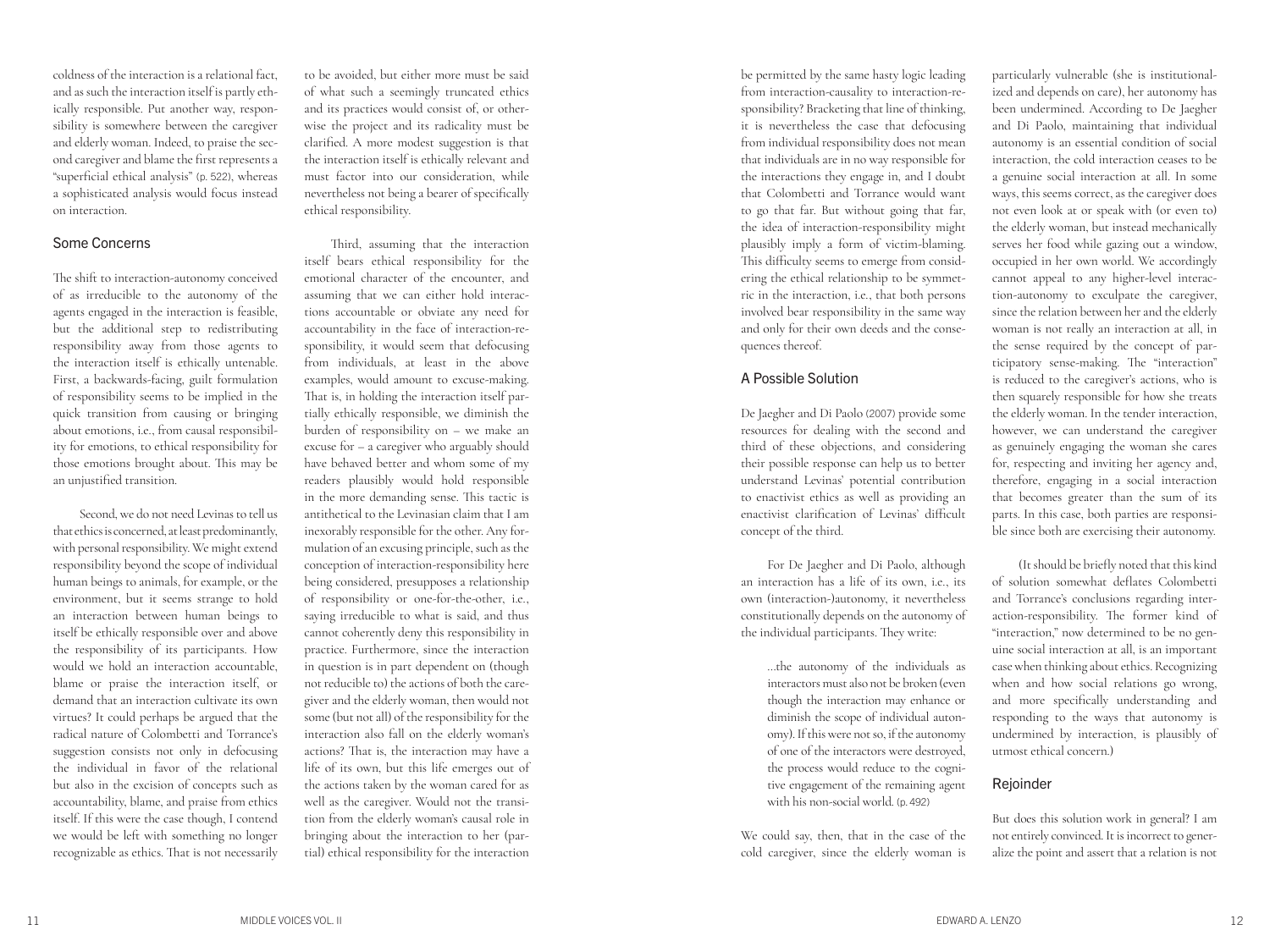a genuinely social interaction simply because one of the relata's autonomy has been destroyed or diminished. Many of history's great, unjust, violent social institutions have done exactly this. On the one hand, we cannot say that for this very reason they are not social. A social relation is one in which two or more persons relate (perhaps directly) to one another. We cannot identity the violent or "anti-social" with the non-social as such. On the other hand, it is also not the case that these institutions or interactions simply do not constitute genuine interactions. Requiring that each participant's autonomy be preserved in order for a relation to qualify as an interaction ignores the way that the other affects us passively. This passivity has a double sense. It is not our own action that affects us, but the other, that is, our relationships with others involve an element of passivity independent of my own activity. The other also affects us in her own passivity. To return to the example in which the caregiver takes no interest in the elderly woman, we can understand the very passivity of the elderly woman, the very fact that she is vulnerable and dependent rather than autonomously engaged, as meaningfully and ethically relevant to the encounter.

In The Paradox of Power and Weakness, George Kunz (1998) calls this "the power of weakness."<sup>4</sup> Building on Levinas, Kunz articulates the idea that the weaker the other is, the more powerless or helpless they are, the more dependent they are on the actions of others, the more forceful the demands of ethics becomes. That is, the vulnerable and helpless other still affects us, and powerfully if Kunz is correct. Insofar as they affect us, the overall emotional or affective character of the interaction is shaped by the other herself, no matter how passive she may seem. My point is that the other affects us by her

mere presence, by her mere expression as an other to which we are exposed, no matter how autonomous and active or dependent and passive she may be. In the very exposure to another, a relationship is formed – a social relationship – in which I am acted upon, a relationship that can just as easily take on a life of its own as one between vigorous interlocutors. This relationship is understood in terms of responsibility for the other who affects us, no matter how passive; Levinas sometimes calls responsibility "obsession" (1981, p. 55), which requires no activity on the part of the other, no transaction. It is easy to find examples of people trying to help others even when no help was explicitly requested. The relationship has an ethical meaning beyond either participant's actions or intentions, and that meaning is present even if or, better yet, especially when the other is least autonomous. In responding to the needs of the helpless other, we are affected by the other and must reformulate the world, perhaps even fundamentally rearranging our own values.

This is all to say, there is an element of interaction that has been overlooked, complementary to participation: the way that others affect us passively. Ethical sense-making is interpersonal but does not require that each agent exercise their autonomy. New ethical meaning is produced in being passively affected by the other and in responding to the other's needs in general, but especially when they are at their most vulnerable and least autonomous.

#### **Conclusions**

Enactivism conceives of sense-making as a fundamental activity and accordingly conceives of specifically ethical sense-making in

terms of activity. But there is another sense of ethics that refers instead to passivity, and ethics in this sense underlies activity as such. This passivity has its own structure, though not a structure understood in an ontological way, as all ontological structures are themselves disclosed to consciousness through activities dealing with sense. The structure of the passivity underlying sense-making can only be understood in an ethical sense of a different kind, one that does not itself depend on action but on subjection: sense-making as an activity depends on passivity construed as responsibility for my neighbor. Accordingly, the enactivist conception of ethical sense-making is itself founded on a radically passive ethical significance that it covers up by always formulating passivity in relation to action and autonomy.

Regarding Colombetti and Torrance's specific account of interaction-responsibility, I raised three concerns: it hastily transitions from causal to ethical responsibility; it implies an unclear and problematic idea of the overall project of ethics as well as ethical practices; and it risks excusing blameworthy action and blaming innocence. I considered a possible response to these second and third objections available to De Jaegher and Di Paolo, but argued that this response ignores that passivity structures interaction in ethically important ways. Now, I briefly propose an alternative principle for understanding the problem cases considered here, in a way that will further help to bring Levinas into enactivist discourse, and also show how the methods of that discourse can elucidate a difficult concept in Levinas' own work.

#### Ethics of Interaction

Levinas can help us to understand that the ethical importance of interaction cannot be reduced to symmetric or reciprocal activity (or any interactional domain emerging from such activity), but must also refer to

the way I am responsible to the other prior to any initiative of my own. As a condition of sense-making as such, responsibility is inexorable, inexcusable by reference to any action I or anyone else may perform. The difference between the two caregiver cases considered above is not that one describes a genuine social relation and the other does not, nor that one features what we consider to be morally blameworthy, and the other praiseworthy, behavior. The difference is in the description of the cases itself or, more precisely, the justification that the concept of interaction-responsibility produces.

In the case of the cold-caregiver, interaction-autonomy is leveraged to ease the responsibility of one-for-the-other. In the sense of TI, we can see that the caregiver attends to her own values: her behavior is egocentric (actively oriented by self-interest, in Kunz' (1998) sense of the term) while the concerned caregiver's behavior is alterocentric (directed by a genuine interest in the other). But on neither the TI nor OB accounts do these orientations or any transaction between caregiver and ward alter the fundamental relationship of responsibility presupposed by the activity considered and the entire exercise of considering activity as such. The difficulty regarding these cases lies in providing a philosophical account that offers irresponsibility as a solution to a social concern. Not only is such an approach problematic at best and incoherent at worst, as the analysis overlooks and subsequently denies the condition of its own claims, but it also yields an irresponsible conception of ethics as such.

There is truth to the enactivist position that affectivity is ethically significant, and also that the interaction (including its affective aspects) takes on a life of its own. In both cases, whether the elderly woman is passive or not, whether the caregiver is interested or prima facie indifferent, the character of

<sup>4</sup> The other aspect of the paradox is what Kunz calls "the weakness of power."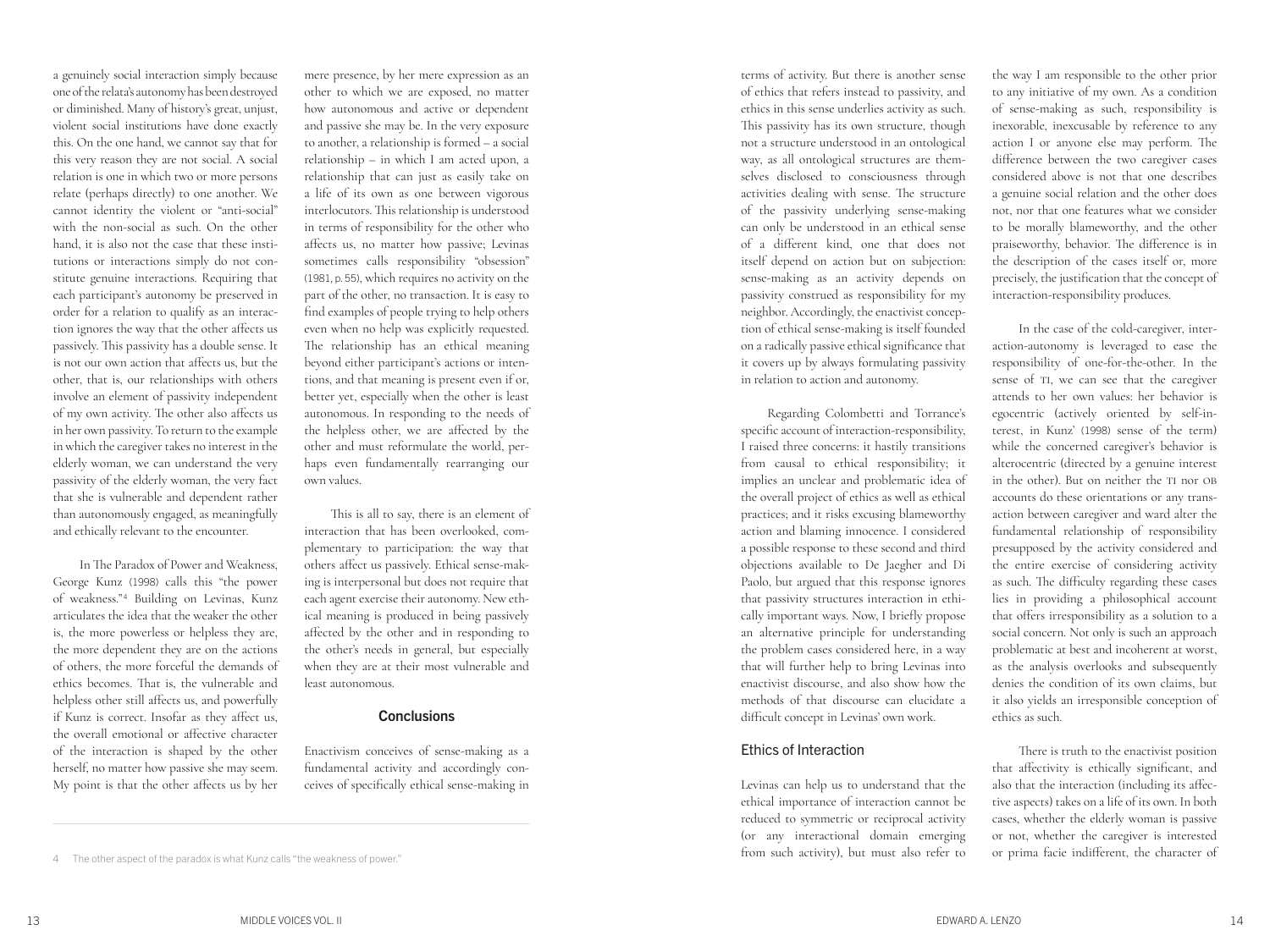the relationship depends on both persons and cannot be reduced to individual agency. But rather than only something above indi vidual agency, the ethical character of the relationship depends on something below it, something more primary than a process of sense-making navigated by activity. Levinas allows us to make sense of both truths or lev els, complicating and enriching the concep tion of ethics available to enactivism: ethics is not something produced by an interaction but, rather, should feature in our characteri zation of interaction as such.

From within interaction, I am respon sible for the other in such a way that this responsibility cannot be excused nor irre sponsibility ever justified: responsibility just is the relationship I have to the other. From outside the interaction, that is, from an observational perspective such as the one we have taken up here, considering interactions as evidence, examples, or experiments for making a philosopher's point, the situation is somewhat different. From within, we say or do, we live, suffer, and respond. From outside, we judge, praise, blame, and so forth. That is, from outside the interaction we engage in all those practices ordinarily associated with ethics and morality. From this perspective, Kunz's analysis of the power of weakness is compelling. It is because the elderly woman is vulnerable, dependent, in a certain sense weak that we demand a better response from the caregiver. On the face of it – but not for that reason superficial! - the most salient concern from outside the inter action is whether the caregiver adequately responds to the person she cares for, whether the primary activity of the interaction is forthe-self or for-the-other. This brings me to my final point.

#### Elucidation of Levinas' 'Third'

I want to comment on the very method of Colombetti and Torrance's Emotion and

Ethics, as well as the method employed by myself here. Perrin and May's examples and their take-up by Colombetti and Torrance are compelling. Indeed, at my first exposure to them I must admit I had an immediate reaction: something has gone wrong in this first case; the caregiver is neglectful, uncaring, wrong. The more I consider the example, the more I recognize that any one of a million possibilities could undermine this perhaps rash judgment. Perhaps this kind of disconnect can even be considered a cost of some kind, necessary for carrying out this kind of work day after day. Nevertheless, my quick judgment (which was no doubt shared by at least some readers) or, more interestingly, that such a judgement was made at all, regardless of its content, I think points to something important. We cannot be indifferent to relationships between others. Those relationships, like the singular other, affect us in our passivity in their own way. These examples can thereby help us to better understand Levinas' difficult con -

cept of "the third." According to Levinas, I owe the other everything; responsibility is infinite. But once there is an *other* other, that is, at the appearance of a third outside the relationship between myself and the other, I must begin to compare, judge, adjudicate. I must determine what to do for one, and what to do for the other as well. On the basis of my infinite responsibility to each, I cannot ethically remain indifferent to the relation ship between them. I cannot, for example, countenance apparently unjustified cruelty or violence or neglect. It is with the appear ance of the third, then, that we enter into the business of establishing norms, principles, and laws. Here, mutual activity and the rec ognition of passivity are both crucial.

Colombetti and Torrance's examples are not just illustrative of certain interactional emotional tonalities and their relevance for ethics; they also produce an emotional, ethical reaction in sensitive readers. When

one reads the example of the indifferent caregiver, one has a reaction of some kind – dismay, upset, anger, disappointment, sympathy, resignation, acceptance – which includes at least some emotional elements. In this way, emotion raises the ethical question, indicating it at an intuitive level and making phenomenologically manifest the ethical impossibility of being entirely indifferent to, utterly unaffected by, relationships between others. This is, I think, a central thrust of Levinas' conception of the third, and one that enactivism, with its broadly phenomenolog ical method and emphasis on interpersonal relationships, is well positioned to elucidate.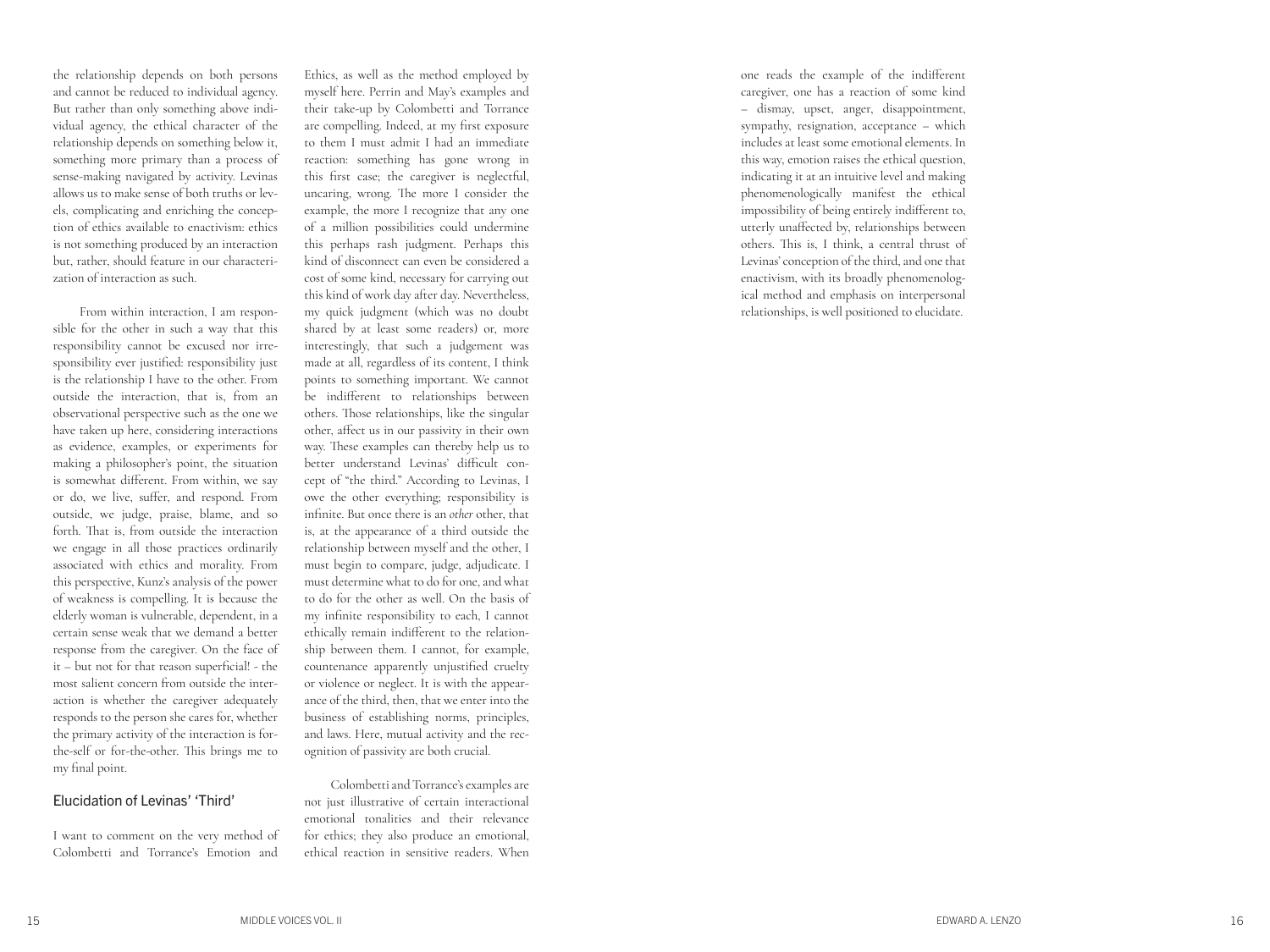#### AKNOWLEDGEMENTS

*I thank Drs. Claire LeBeau and Eric Severson for their helpful comments and suggestions. I also thank Pavan Brar, editor of Middle Voices, for his help during the editorial process.*